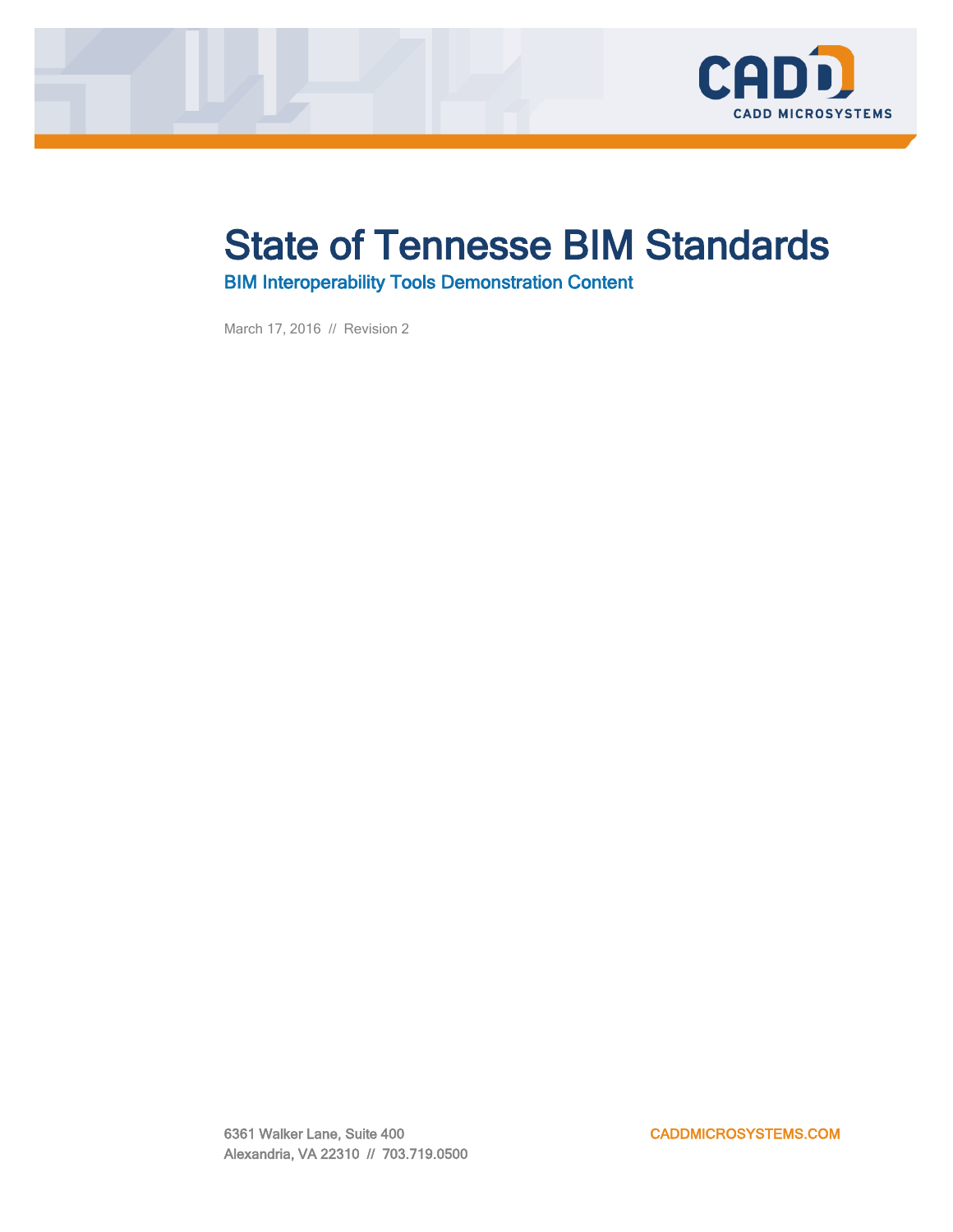# **Table of Contents**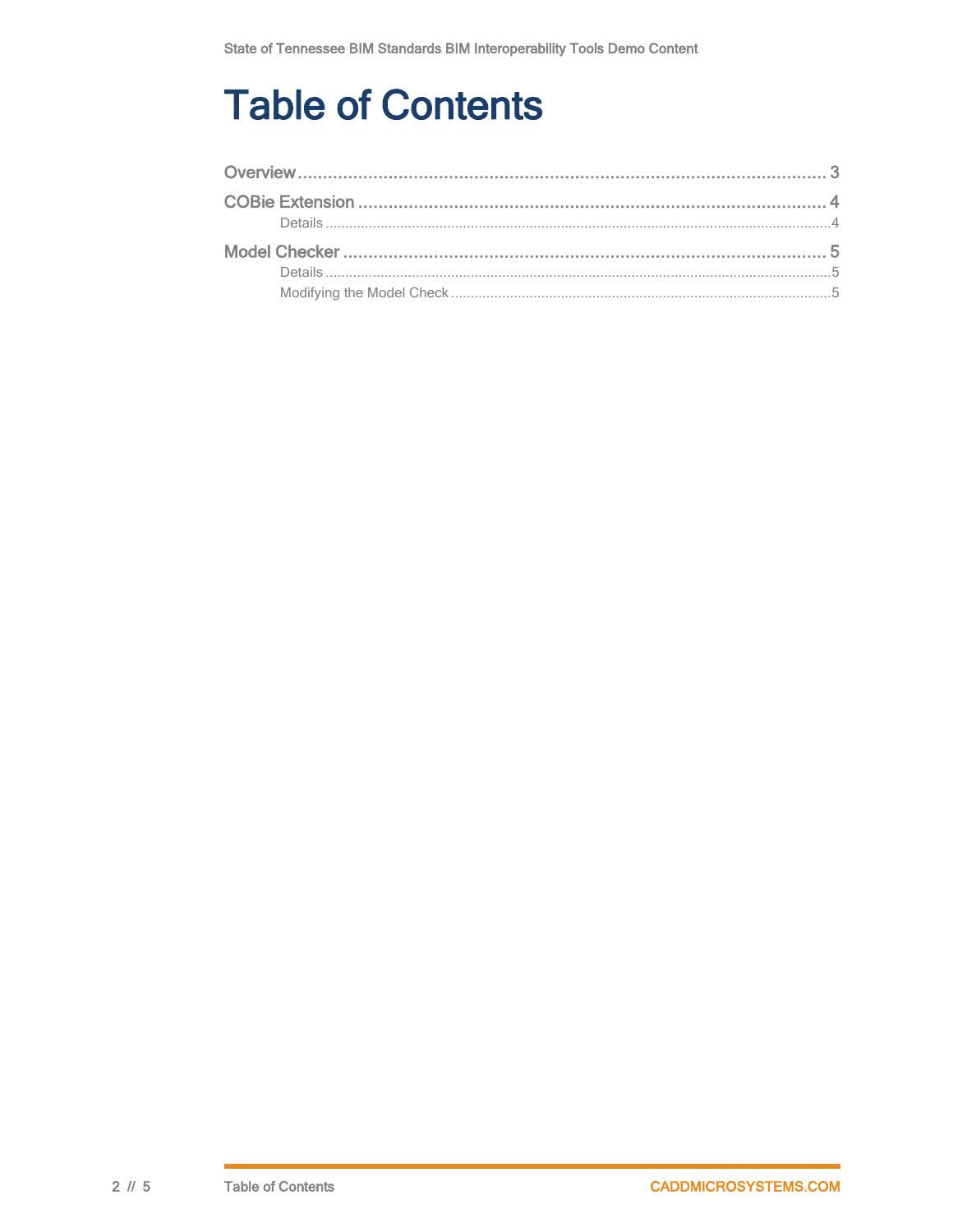# <span id="page-2-0"></span>**Overview**

The following instructions are to be used with the associated XML files in the appropriate Revit BIM Interoperability Tools. They are a basic set of checks and configurations as demonstrated by CADD Microsystems on February 23, 2016. These checks should be in no way considered complete, and each only reflects a portion of the State of Tennessee's BIM Standards. The XML files for the demo were generated based on version 1.1 of the BIM Standards, and reflect both specific requirements outlined and settings assumed from examples, which may not be a specific requirement of the State of Tennessee.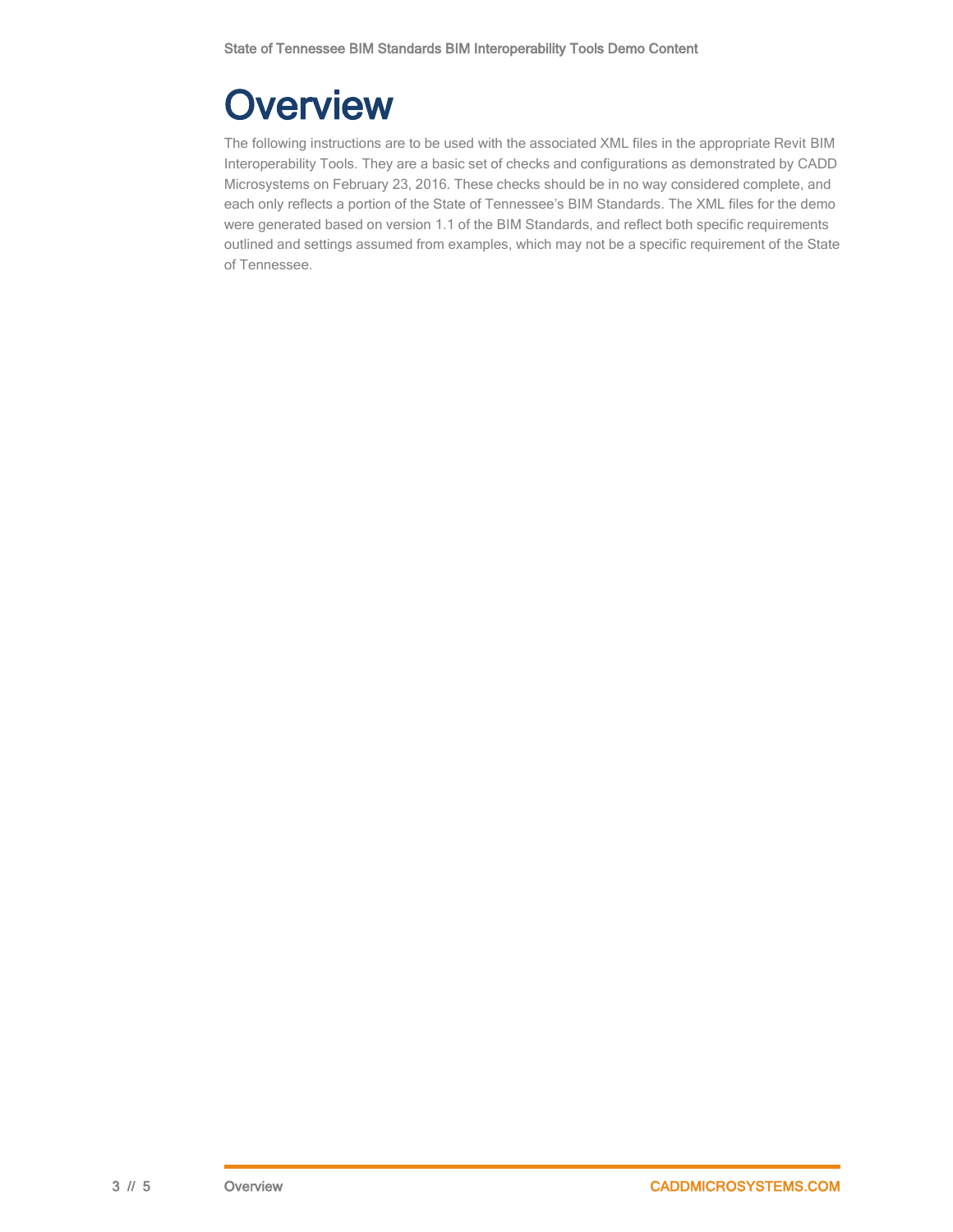### <span id="page-3-0"></span>COBie Extension

The Autodesk COBie Extension for Revit is a powerful Revit add-in that facilitates the collection and organization of COBie data in related model elements, as well as generates COBie compliant spreadsheets from the Revit model.

#### <span id="page-3-1"></span>**Details**

The Settings for the COBie Extension are in the file "v.xml" which can be imported directly into the COBie Extension in any Revit model.

The specific settings updated are on the SPACE tab in the COBie Extension Settings menu. The "name builder" has been updated to match the State of Tennessee BIM Standards, with minimal input from the user.

The top field "Manual" will need to be updated per Revit model file to match the building number designated for the project. It is currently set to "100" to match the sample in the BIM Standards document, Appendix C. Each Revit model is intended to be a single building number, so each time the settings are imported, that field will need to be update to match the building number.

A recommended practice is to name the Revit Levels in the "LL" format. This syntax is what the Space "name builder" is expecting for automatic name generation.



Updating the Building Number in the "Manual" field and naming the levels in the LL format will allows for automatic Space name generation that matches the required format (ex. 100-12.1223).

The remaining tabs can be updated to more closely match the output needs of the BIM Standards as well, making the COBie Extension a valuable tool in collecting and exporting the necessary data.